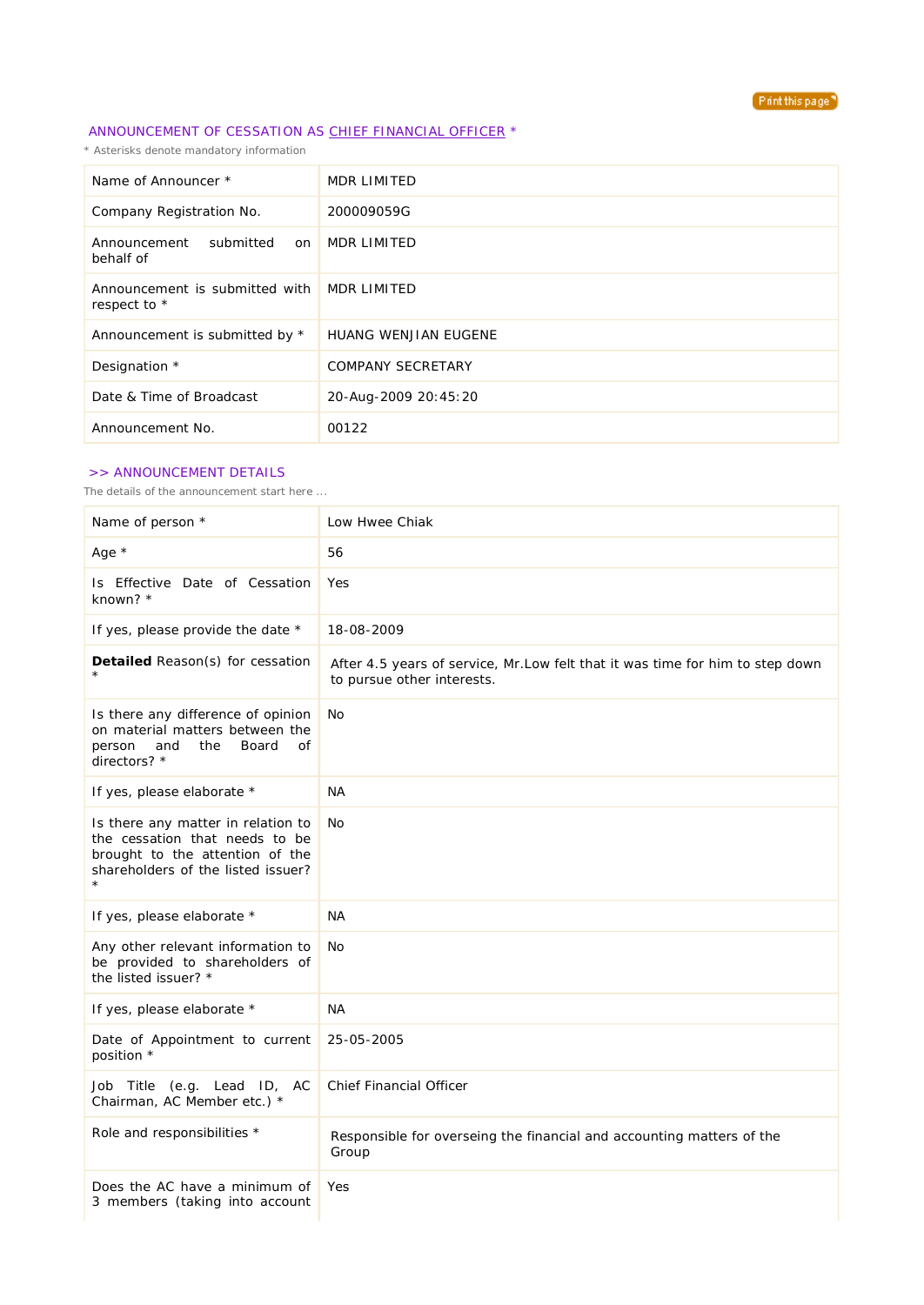| this cessation)? *                                                                                                                                      |                                                  |
|---------------------------------------------------------------------------------------------------------------------------------------------------------|--------------------------------------------------|
| Number of Independent Directors   3<br>currently resident in Singapore<br>(taking<br>into<br>account this<br>cessation) $*$                             |                                                  |
| Number<br>of<br>cessations<br>of<br>appointments specified in Listing<br>Rule $704(7)$ over the past 12<br>months $*$                                   | As at date of resignation - 1 (Mr. Chan Soo Sen) |
| Shareholding * in the listed<br>issuer and its subsidiaries *                                                                                           | Nil                                              |
| Familial relationship with any<br>director and/or substantial<br>shareholder of the listed issuer or<br>of any of its principal subsidiaries<br>$\star$ | Nil                                              |

## >> OTHER DIRECTORSHIPS

| Past (for the last 5 years) * | Accord Customer Care Solutions (Aust) Pty Ltd<br>Accord CCS (Thailand) Co., Ltd<br>Accord Customer Care Solution (Asia) Limited<br>Accord Customer Care Solutions (India) Private Limited<br>Accord Customer Care Solutions (Network) Pty Ltd<br>Accord Customer Care Solutions (NSW) Pty Ltd<br>Accord Customer Care Solutions (Suzhou) Co., Ltd<br>Accord Customer Care Solutions (Taiwan) Corp.<br>Accord Customer Care Solutions International Limited<br>ACCS PRC Limited (fka Porter Profits Limited)<br>After Market Solutions (CE) Pte. Ltd.<br>After Market Solutions (CE) Sdn. Bhd.<br>A-Mobile Pte. Ltd.<br>Bei Jing Jin Hong Jing Telecommunication & Technology Co, Ltd<br><b>Broadmax Services Limited</b><br>Distribution Management Solutions (Hong Kong) Co, Ltd<br>Distribution Management Solutions Pte. Ltd.<br>iDistribution Pte. Ltd.<br>mDR (HK) Limited (fka Semitech Electronics (HK) Limited<br>mDR (M) Sdn. Bhd. (fka SEM Technology Sdn. Bhd.)<br>mDR (S) Pte. Ltd. (f.k.a. Semitech Mobility Solutions Pte Ltd)<br>mDR Services India Pte Ltd (fka Ucom Technologies Private Limited)<br>mDRL (M) Sdn. Bhd. (fka Accord Customer Care Solutions (M) Sdn. Bhd.<br>Menel Pte. Ltd.<br>Mobile CCS Holdings Pte. Ltd.<br>Mobilefone Repair.Com Limited<br>NBRC Pte Ltd (fka Super Mobile Pte. Ltd.)<br>Network Management Solutions Pte. Ltd.<br>Pacific Cellular (Thailand) Limited<br>Pacific Cellular International Limited<br>PC (Singapore) Pte. Ltd.<br>Playwork Solutions Pte Ltd<br><b>PT Accord Customer Care Solutions</b><br>PT AccordExpress Customer Care Solutions<br>SDS Pte. Ltd. (fka A-Club Mobile Pte. Ltd.)<br>Shanghai ACCS Forte Science & Technology Co., Ltd.<br>Tri-Max Pte. Ltd.<br>Ventures Management Solutions Pte. Ltd. |
|-------------------------------|--------------------------------------------------------------------------------------------------------------------------------------------------------------------------------------------------------------------------------------------------------------------------------------------------------------------------------------------------------------------------------------------------------------------------------------------------------------------------------------------------------------------------------------------------------------------------------------------------------------------------------------------------------------------------------------------------------------------------------------------------------------------------------------------------------------------------------------------------------------------------------------------------------------------------------------------------------------------------------------------------------------------------------------------------------------------------------------------------------------------------------------------------------------------------------------------------------------------------------------------------------------------------------------------------------------------------------------------------------------------------------------------------------------------------------------------------------------------------------------------------------------------------------------------------------------------------------------------------------------------------------------------------------------------------------------------------------------------------------------------------------------------------------|
| Present *                     | <b>NA</b>                                                                                                                                                                                                                                                                                                                                                                                                                                                                                                                                                                                                                                                                                                                                                                                                                                                                                                                                                                                                                                                                                                                                                                                                                                                                                                                                                                                                                                                                                                                                                                                                                                                                                                                                                                      |
| Footnotes                     |                                                                                                                                                                                                                                                                                                                                                                                                                                                                                                                                                                                                                                                                                                                                                                                                                                                                                                                                                                                                                                                                                                                                                                                                                                                                                                                                                                                                                                                                                                                                                                                                                                                                                                                                                                                |